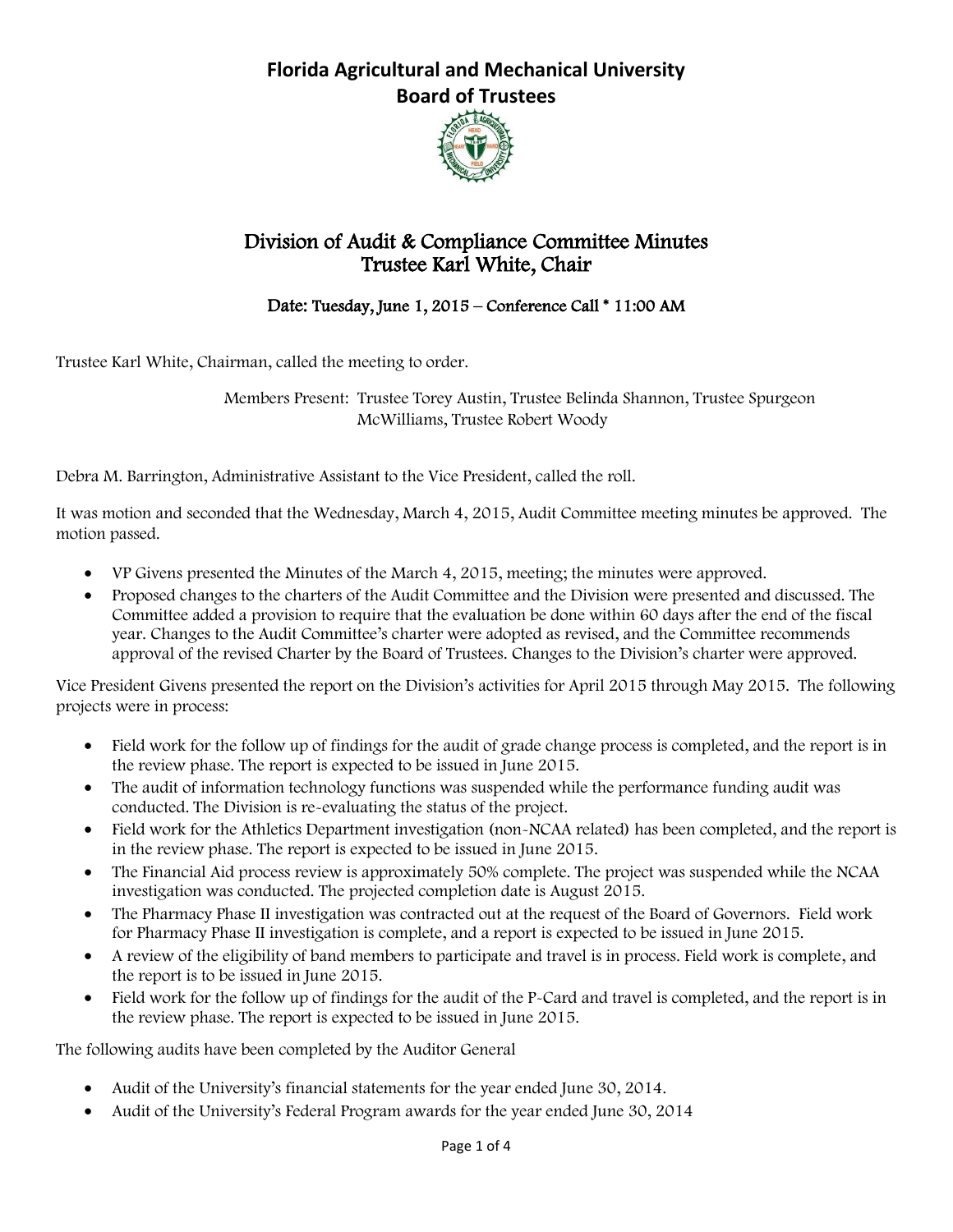

There were no findings in either audit. Vice President Givens indicated that the Federal Awards Audit was limited to follow up on findings of the prior Federal Awards Audit.

The Division received 54 allegations from July 2014 through May 2015. Of the 54 allegations received, 12 reports were issued; 12 were closed with no investigation; 14 are in process; 9 have been referred to another department for review, and 7 are pending investigation. The investigations are classified into the following categories:

|                                                     | July $2014 - \text{Mav } 2015$ |            | Year Ended<br>June 30, 2014 |
|-----------------------------------------------------|--------------------------------|------------|-----------------------------|
|                                                     | Number of                      |            |                             |
|                                                     | Allegations                    | % of Total | % of Total                  |
| Diversity, equal opportunity, and workplace respect | 17                             | 31         | 38                          |
| Environment, health, and safety                     |                                |            |                             |
| Financial and business integrity                    | 26                             | 48         | 31                          |
| Misuse or misappropriation of assets or information | 10                             | 19         | 24                          |
| Totals                                              | 54                             | 100        | 100                         |

#### In-process and Upcoming Projects

Specific objectives for an accounts payable review were developed, and the review is scheduled to begin in June 2015.

The risk assessment and development of an audit plan is to be done in June and July 2015.

### Other projects & information

#### Board of Governors Follow up

The Board of Governors (BOG) is following up on the University's progress in implementing corrective action for the following issues noted in prior audit reports, SACS review, and matters reported direct to the BOG:

- Athletic Program Deficits
- Establishment of permanent and stable leadership team
- Allegations concerning Pharmacy Phase II Construction
- Allegations concerning the DRS Sports Complex construction

Information related to the status of the above has been provided to the BOG.

#### Proposed Board of Governors Regulations

Pursuant to a discussion at the March 18, 2015, Board of Governors Audit Committees Workshop, the Board of Governors (BOG) has proposed four regulations for review and feedback prior to entering into the formal regulation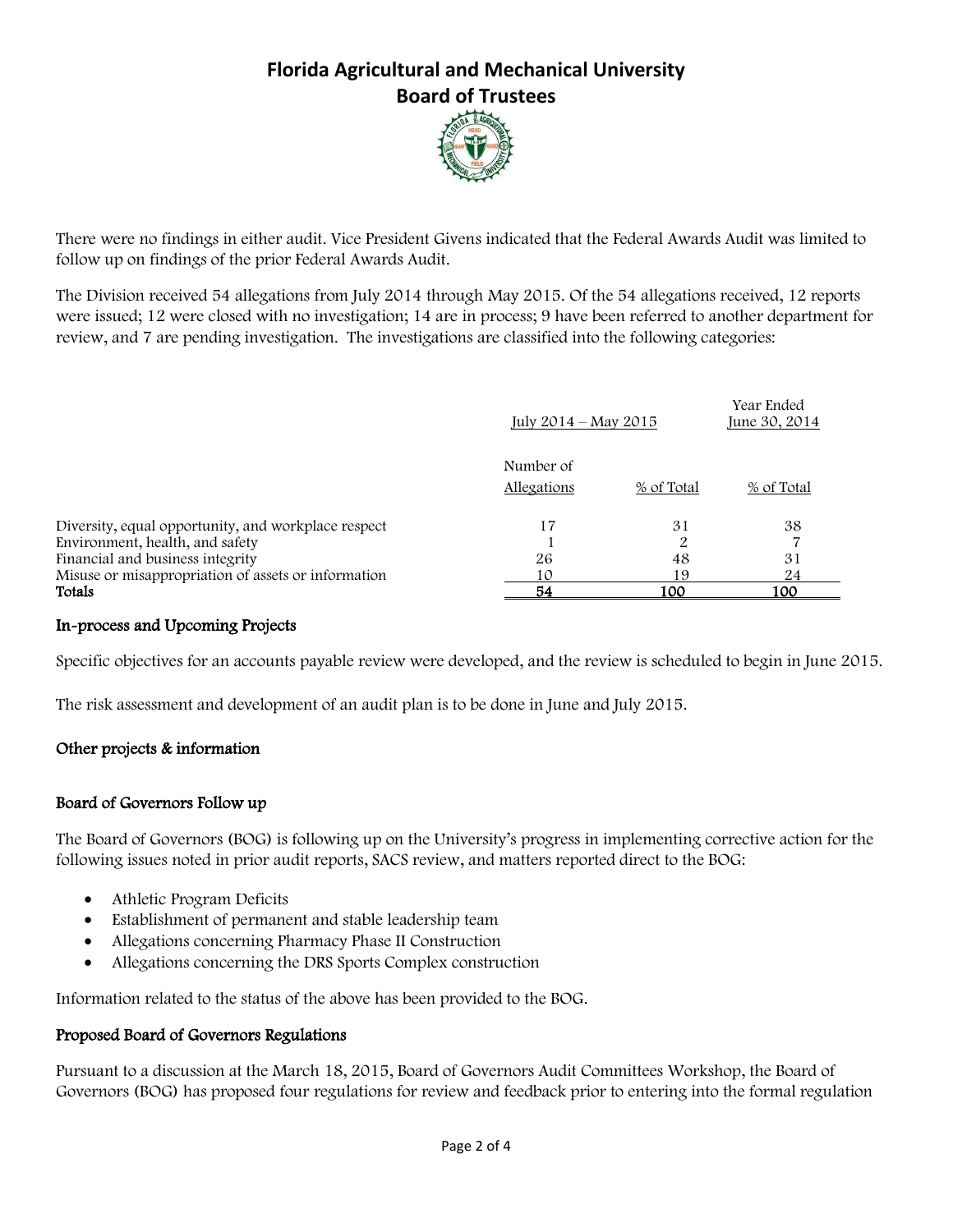

development process. These proposed Regulations impact the Board of Trustees Audit Committee function. A summary of each draft regulation is as follows:

### 1. Office of Inspector General and Director of Compliance and University System Complaint Handling

This regulation includes the Board of Governors requirement to address allegations of waste, fraud, or financial mismanagement in instances where a University BOT is either unwilling or unable to do so. This draft was created when the chief audit executives and the BOG Inspector General discussed implementation of subsection 20.155(5), F.S., and they expressed a need for BOG guidance on implementation of these provisions. The proposed regulation 1) provides a process for handling complaints received by the Board of Governors that are against universities, 2) requires that allegations of wrongdoing against the University president, chief audit executive, executive staff member, or board of trustees member be reported to the Board of Governors, and 3) requires the chief audit executive report allegations of waste, fraud, or financial mismanagement to the Board of Governors, when appropriate.

### 2. SUS Compliance and Ethics Programs

This draft regulation was developed at the direction of the Board of Governors Audit and Compliance Committee and is designed to set minimum requirements for university compliance and ethics programs based upon the guidelines in the Federal Sentencing Guidelines Manual.

### 3. Board of Governors Oversight Enforcement Authority

This draft regulation was developed to implement the requirements contained in section 1008.322, Florida Statutes. This statute relates to the Joint Legislative Auditing Committee and the Board of Governors' escalation procedures for repeat Auditor General Audit findings and other university noncompliance. The proposed regulation authorizes the BOG to take specified actions if a university is "unwilling or unable" to comply with a law or regulation.

## 4. State University System of Florida Chief Audit Executives

This draft regulation recognizes that State University System of Florida Chief Audit Executives are the central point for coordination of and responsibility for activities that promote accountability, integrity, and efficiency. It also increases reporting responsibilities significantly through various requirements.

The proposed requirements are extensive and impose significant changes to the audit and compliance functions of the state universities. Implementation of the proposed regulations will require a significant commitment of additional resources. The requirements for the SUS Compliance and Ethics Program are extensive and would require a restructuring of the University's compliance function, changes to the Audit Committee and Division of Audit & Compliance charters, additional personnel, and a peer review on a periodic basis.

The BOG solicited feedback from the State University Audit Council (SUAC), which met on May 27-28, 2015. Based on the feedback provided by the SUAC, the Board of Governors is to revise the proposed regulations and re-issue revised proposed regulations for additional feedback. The due date to respond to the revised proposed regulations is July 31, 2015.

### Automated Work Paper System

The Division is reviewing a Memorandum of Understanding for access to an automated work paper system in use by 12 state agencies. The annual cost is expected to be approximately \$1,500. Implementation will begin in July 2015.